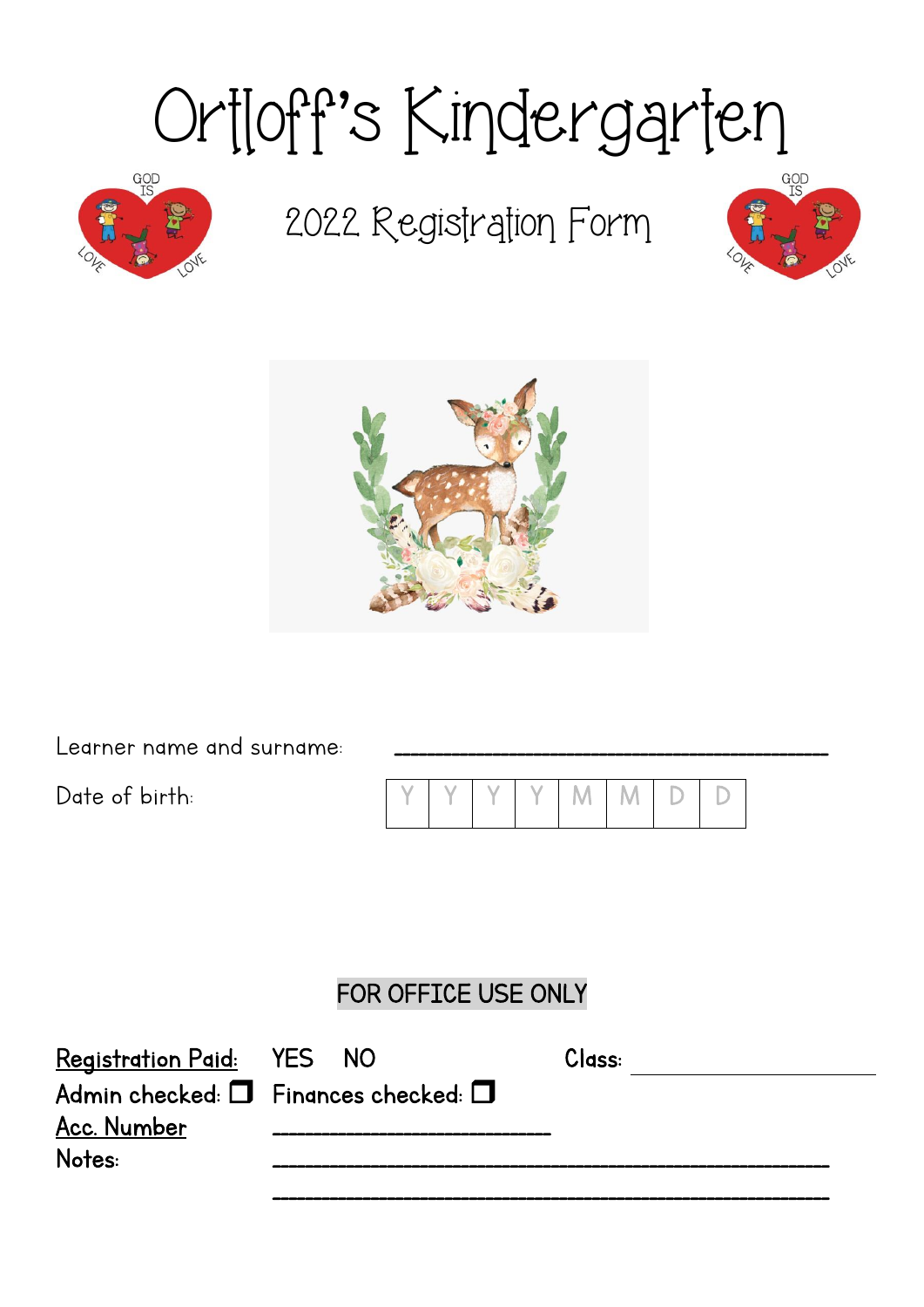

## Registration Form 2022

| <b>Learner Information</b> |                                            |        |  |                     |                  |                           |                          |
|----------------------------|--------------------------------------------|--------|--|---------------------|------------------|---------------------------|--------------------------|
| Surname:                   |                                            | Class: |  | $12 - 24$<br>months | $2 - 3$<br>years | Gr. RRR<br>(Born<br>2018) | Gr. RR<br>(Born<br>2017) |
| Full names:                |                                            |        |  |                     |                  |                           |                          |
| Preferred name:            |                                            |        |  |                     |                  |                           |                          |
| Gender: (male/female)      |                                            |        |  |                     |                  |                           |                          |
| Identity number:           |                                            |        |  |                     |                  |                           |                          |
| Date of birth (dd/mm/yyy)  |                                            |        |  |                     |                  |                           |                          |
| Nationality:               |                                            |        |  |                     |                  |                           |                          |
| Residential address:       |                                            |        |  |                     |                  |                           |                          |
| Home language:             |                                            |        |  |                     |                  |                           |                          |
| <b>Religion:</b>           |                                            |        |  |                     |                  |                           |                          |
| Marital status of parents: |                                            |        |  |                     |                  |                           |                          |
| Any of the parents         | Father $\Box$ Mother $\Box$<br>Both $\Box$ |        |  |                     |                  |                           |                          |
| deceased?                  |                                            |        |  |                     |                  |                           |                          |
|                            | Details of Father / Guardian               |        |  |                     |                  |                           |                          |
| Full names                 |                                            |        |  |                     |                  |                           |                          |
| <b>Surnames</b>            |                                            |        |  |                     |                  |                           |                          |
| Identity number            |                                            |        |  |                     |                  |                           |                          |
| Cell phone number:         |                                            |        |  |                     |                  |                           |                          |
| Additional contact number: |                                            |        |  |                     |                  |                           |                          |
| Email address:             |                                            |        |  |                     |                  |                           |                          |
| Residential address:       |                                            |        |  |                     |                  |                           |                          |
| Postal address:            |                                            |        |  |                     |                  |                           |                          |
| Occupation:                |                                            |        |  |                     |                  |                           |                          |
| Employer:                  |                                            |        |  |                     |                  |                           |                          |
| Employer address:          |                                            |        |  |                     |                  |                           |                          |
| Work contact number:       |                                            |        |  |                     |                  |                           |                          |
|                            | Details of Mother / Guardian               |        |  |                     |                  |                           |                          |
|                            |                                            |        |  |                     |                  |                           |                          |
| Full names                 |                                            |        |  |                     |                  |                           |                          |
| <b>Surnames</b>            |                                            |        |  |                     |                  |                           |                          |
| Identity number            |                                            |        |  |                     |                  |                           |                          |
| Cell phone number:         |                                            |        |  |                     |                  |                           |                          |
| Additional contact number: |                                            |        |  |                     |                  |                           |                          |
| Email address:             |                                            |        |  |                     |                  |                           |                          |
| Residential address:       |                                            |        |  |                     |                  |                           |                          |
| Postal address:            |                                            |        |  |                     |                  |                           |                          |
| Occupation:                |                                            |        |  |                     |                  |                           |                          |
| Employer:                  |                                            |        |  |                     |                  |                           |                          |
| Employer address:          |                                            |        |  |                     |                  |                           |                          |
| Work contact number:       |                                            |        |  |                     |                  |                           |                          |

| Initial |  |
|---------|--|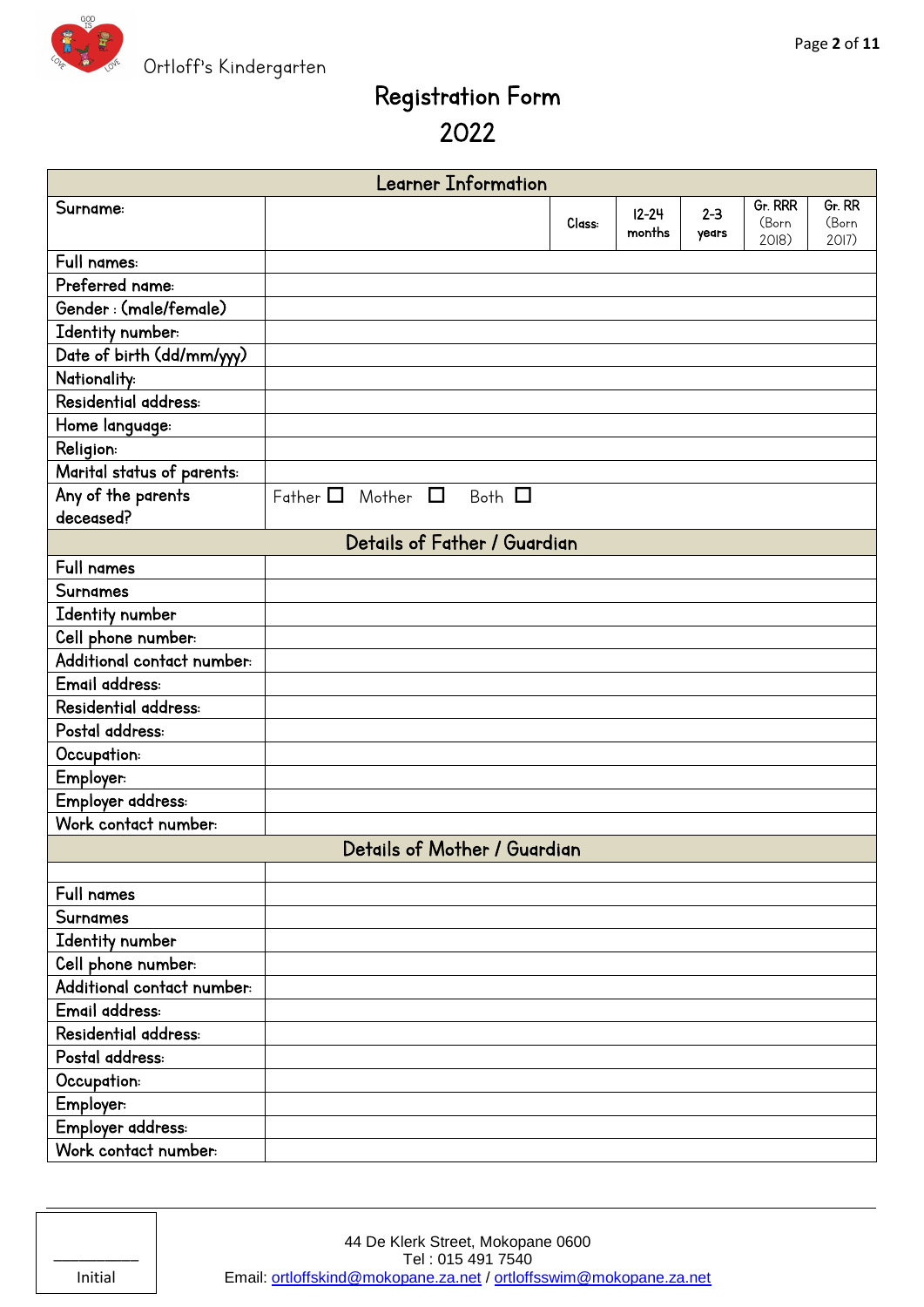

|  | Medical information of learner |  |
|--|--------------------------------|--|
|--|--------------------------------|--|

| Doctor:                   |                                                      |
|---------------------------|------------------------------------------------------|
| Contact number:           |                                                      |
| Medical aid name:         |                                                      |
| Medical aid number:       |                                                      |
| Main member:              |                                                      |
| Allergies:                |                                                      |
| Chronic illnesses:        |                                                      |
| Other medical conditions: |                                                      |
| Chronic medication:       |                                                      |
| Emergency contact         |                                                      |
| person's name:            |                                                      |
| Contact number:           |                                                      |
|                           |                                                      |
|                           | Emergency contact person                             |
| Name and surname:         |                                                      |
| Relation to learner:      |                                                      |
| Contact number:           |                                                      |
|                           |                                                      |
|                           | Person/s learner resides with                        |
|                           | (Complete if this information differs from parents') |
| Initials and surname:     |                                                      |
| Identity number:          |                                                      |
| Contact details:          |                                                      |
| Relation to learner:      |                                                      |
|                           |                                                      |
|                           | Person/s allowed to collect learner from school      |
| Name and surname:         |                                                      |
| Identity number:          |                                                      |
| Contact number:           |                                                      |
| Relation to learner:      |                                                      |
|                           |                                                      |
|                           | Person Responsible for Account                       |
| Full names:               |                                                      |
| Surname:                  |                                                      |
| Identity number:          |                                                      |
| Occupation:               |                                                      |
| Employer:                 |                                                      |
| Contact number: Work      |                                                      |
| Contact number: Home      |                                                      |
| Cell phone number:        |                                                      |
| E-mail Address:           |                                                      |
| Physical address:         |                                                      |
| Relation to learner:      |                                                      |
|                           |                                                      |

| Initial |
|---------|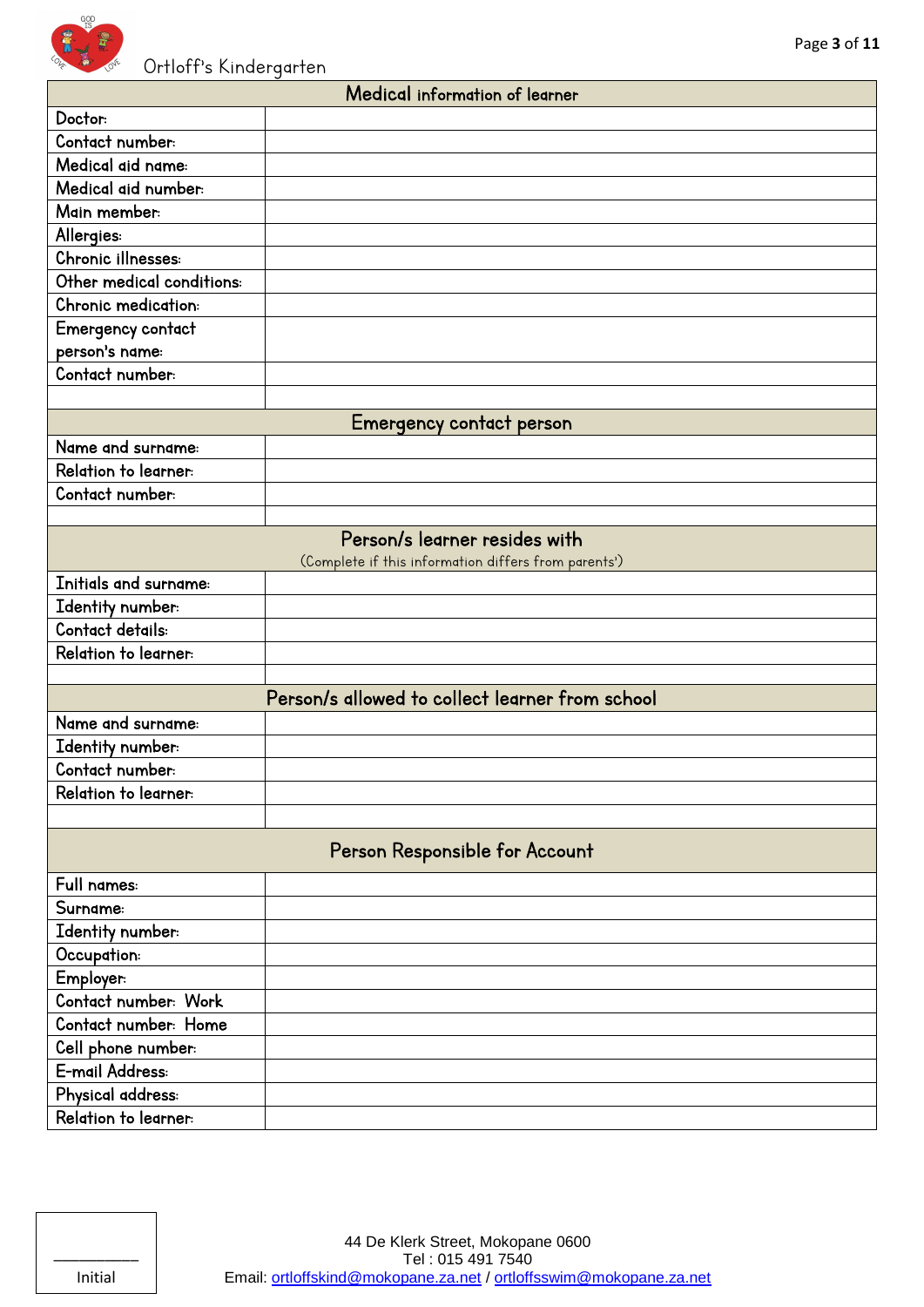



### ORTLOFF'S TRANSPORT

(Complete this section ONLY if your child will be making use of the school transport. This service is at an additional cost and subject to availability.)

#### Full residential address:

#### Please tick the transport option you are interested in:

 $\Box$  Mornings only (R300 p/month)  $\Box$  Afternoons only (R300 p/month)  $\Box$  Both mornings and afternoons (R600 p/month)

#### General Terms and Conditions

- Ortloff's School provides a professional service and undertake to provide a quality service;
- Ortloff's School undertakes to only use qualified drivers and vehicles will be referred regularly for a road safety test;
- Ortloff's School will take all reasonable care to ensure the safety of passengers;
- Ortloff's School will do everything in its power to provide a safe transport environment for passengers;
- Parents should take note that there is a risk involved in the transportation of people and that Ortloff's School can accept no liability for any loss or injury, which include but is in no way limited to theft or misbehaviour if the circumstances leading to such loss or injury is beyond their reasonable control;

#### Cancellation

Should you wish to cancel the transport, a 1(one) month (20 working days), written notice should be handed in at the office.

#### **Indemnity**

The Parents acknowledges the risk involved in the provision of transport services and hereby <u>indemnify Ortloff's</u> School against claims for harm/damage caused to their/their child's property due to reasons beyond the regsongble control or unintentiongl act of any person, whether or not in the employment of Ortloff's School. This will include any economical lost pertaining to the harm/damage caused.

Ortloff's School shall not be liable for any loss or damage arising from delay, sickness, injury, and death to any passenger, or of their luggage or personal belongings, unless such delay, sickness, injury, and death to a passenger or theft or damage or their luggage or personal effects can be attributed to any circumstances within Ortloff's School regsonable control.

#### Right to Sub Contract

Ortloff's School reserves the right to sub-contract, in case of an emergency or by its choice, and when this right is exercised, the substitute vehicle will, as far as circumstances permit, compare equally with our own service delivery standards, and vehicle in comfort and reliability. In the event of Ortloff's School sub-contracting, it is agreed between the parties that the owner and driver of the substituted vehicle shall act independently as an independent contractor. It shall be deemed that the Parent indemnifies Ortloff's School against any claim for damage or otherwise, resulting from the driving of the substituted vehicle specifically, but not limited to the reckless and/or negligent driving thereof, unless such claim for damage or otherwise can be attributed to any circumstances within our reasonable control for instance not having done the necessary investigation or due diligence before selecting a sub-contractor.

I hereby confirm that I have read and accept the above Transport Terms and Conditions; I fully understand what has been stated within. By signing this agreement it means that both parties are in binding agreement.

> \_\_\_\_\_\_\_\_\_\_\_\_\_\_\_\_\_\_\_\_\_\_\_\_\_\_\_\_\_\_\_\_\_\_\_\_\_\_\_\_\_ \_\_\_\_\_\_\_\_\_\_\_\_\_\_\_\_\_\_\_\_\_\_\_\_ Signature Date Date of the Date of the Date of the Date of the Date of the Date of the Date of the Date of the

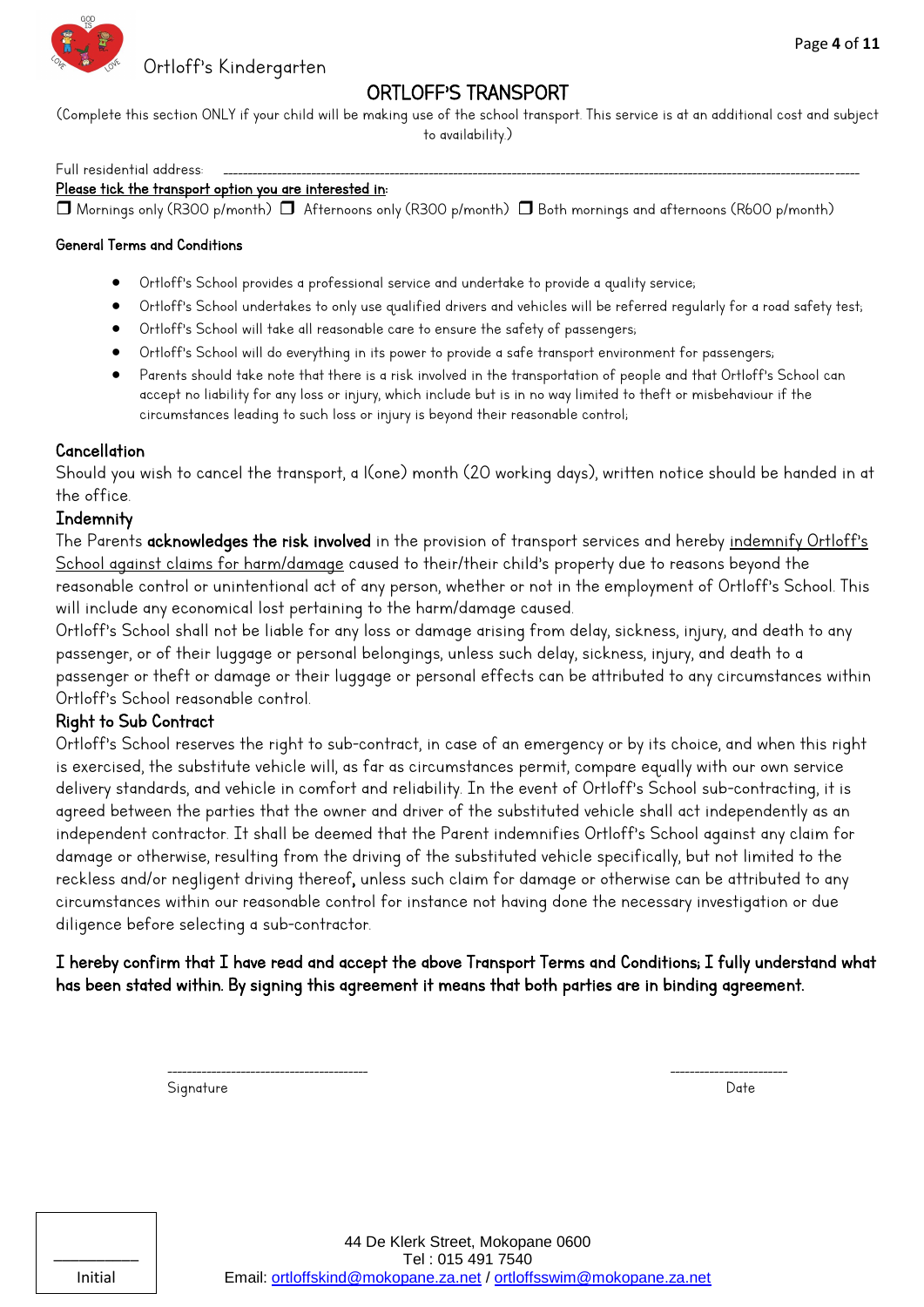#### FEES / PAYMENT SECTION

Upon completing and signing the enrolment form, you need to pay the Administration fee as stipulated below. No forms will be accepted without the full Administration or if the form is not completed in full. The Administration fee is payable every year that your child will be attending Ortloff's, as well as a new and fully completed enrolment form every year. All admin fees can now be paid via EFT, card or cash.

| I year - Gr.RR School fees |             | Swimming                        |         | Transport        |         |  |
|----------------------------|-------------|---------------------------------|---------|------------------|---------|--|
| Registration fee           | <b>R500</b> | <b>RI50</b><br>Registration fee |         |                  |         |  |
|                            |             |                                 |         | Mokopane and     |         |  |
| I child                    | R 2 300pm   | I x lesson per week             | R 300pm | certain areas of | R 600pm |  |
| 2 children                 | R 4 400pm   | 2 x lessons per week            | R 560pm | Mahwelereng      |         |  |
| 3 children                 | R6600pm     |                                 |         |                  |         |  |
|                            |             |                                 |         |                  |         |  |

All fees are payable until end of December. Even though school closes in December, we still have all the expenses as throughout the year, whereas the Teacher's salaries are our highest priority. Our fee structure does not allow for us to carry non-fee-paying pupils.

1. Please indicate whether there are siblings who make use of the same account and/ or debit order (banking details) as this learner:

| • Sibling name and Surname:<br>Grade:                |  |
|------------------------------------------------------|--|
| • Sibling name and Surname:<br>Grade:                |  |
| • Sibling name and Surname:<br>Grade:                |  |
| • Sibling name and Surname:<br>Grade:<br>----------- |  |

| Initial |  |
|---------|--|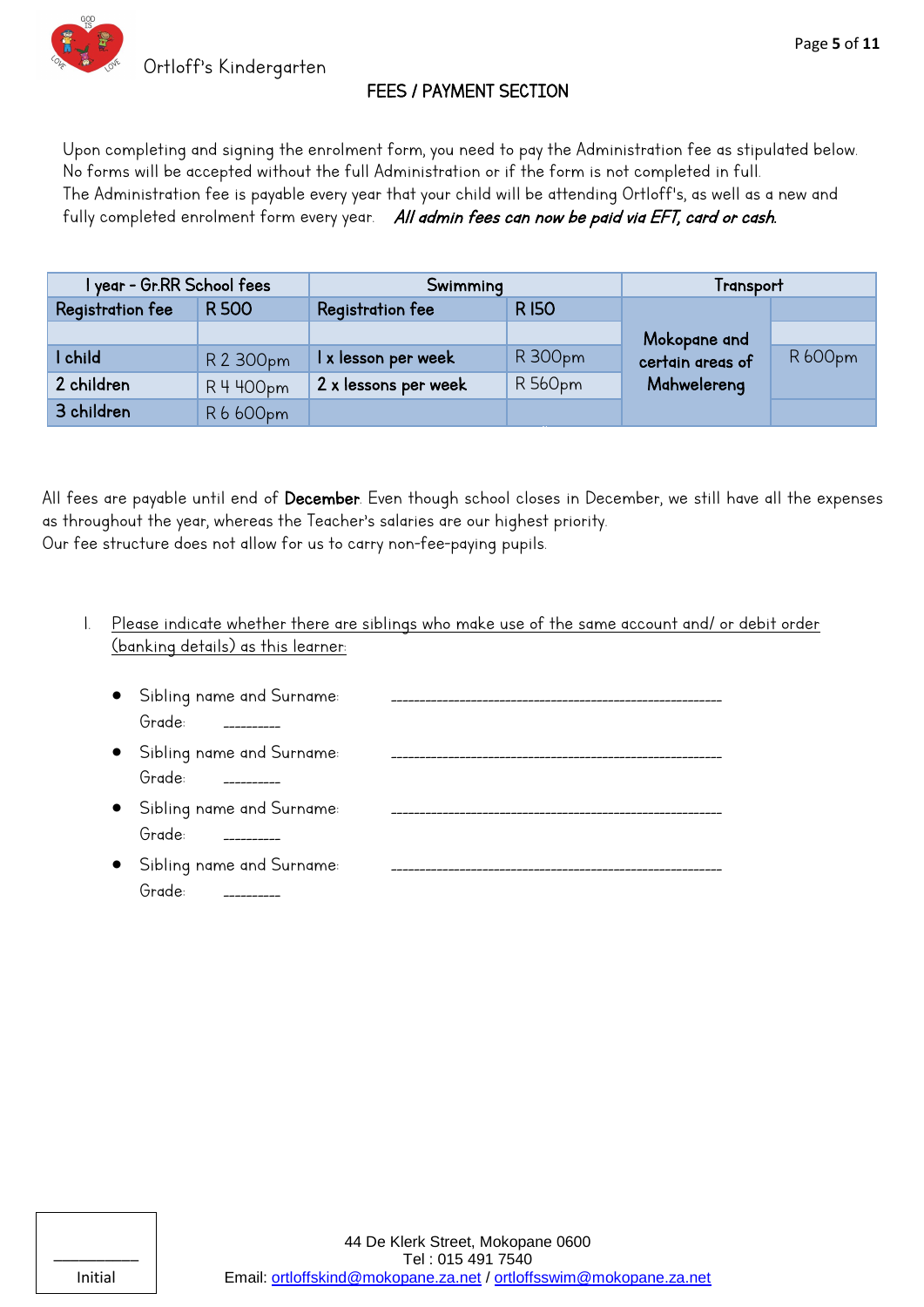

#### COLLECTION (Debit order arranged by Ortloff's)

Written Authority and Mandate for Debit Payment instructions

| Name of account holder:       |                 |  |          |           |          |              |
|-------------------------------|-----------------|--|----------|-----------|----------|--------------|
| Name of bank:                 |                 |  |          |           |          |              |
| Account number:               |                 |  |          |           |          |              |
| Account type:                 | Current(cheque) |  | Savings  |           |          | Transmission |
| Branch code:                  |                 |  |          |           |          |              |
| Collection Date (Tick)        |                 |  | I5       |           |          |              |
| Items to be collected: (Tick) | School          |  | Boarding | Transport | Swimming |              |

#### To: ORTLOFF'S SCHOOL

Abbreviated Name as Registered with the Bank ORTLOFFSKI Beneficiary's Address The Community Community Aggregation 44 DE KLERK STREET, MOKOPANE

#### A. Authority

This signed Authority and Mandate refers to our contract dated January 2022. ("the Agreement")

I/We hereby authorise you to issue and deliver payment instructions to your Banker for collection against my/our above-mentioned account at my/our above-mentioned Bank (or any other above-mentioned Bank (or any other Bank or branch to which I/we may transfer my/our account) on condition that the sum of such payment instructions will never exceed my/our obligations as agreed to in the Agreement and commencing on January 2022 and continuing until this Authority and Mandate is terminated by me/us by giving you notice in writing of not less than 20 ordinary working days, and sent by prepaid registered post or delivered to your address as indicated above.

The individual payment instructions so authorised to be issued and delivered as follows: monthly

In the event that the payment day falls on a Sunday, or recognised South African public holiday, the payment day will automatically be the very next ordinary business day.

Unsuccessful debit orders will result in a penalty fee of R200 - which will then be added to your monthly account.

Payment instructions due in December may be debited against my account on \_\_\_\_\_\_\_\_

I/We understand that the withdrawals hereby authorised will be processed through a computerised system provided by the South African Banks. I also understand the details of each withdrawal will be printed on my Bank statement. Such must contain a number, which must be included in the said payment instruction and if provided to me should enable me to identity the Agreement. This number must be added to this form in Section E before the issuing of any payment instruction.

#### B. Mandate

I/We acknowledge that all payment instructions issued by you shall be treated by my/our above-mentioned Bank as if the instructions have been issued by me/us personally.

#### C. Cancellation

I/We agree that although this Authority and Mandate may be cancelled by me/us, such cancellation will not cancel the Agreement. I/We shall not be entitled to any refund of amounts which you have withdrawn while this Authority was in force, if such amounts were legally owing to you.

#### D. Assignment

I/WE acknowledge that this Authority may be ceded or assigned to a third party if the Agreement is also ceded or assigned to that third party, but in the absence of such assignment of the Agreement this Authority and Mandate cannot be assigned to any third party.

Signed at \_\_\_\_\_\_\_\_\_\_\_\_\_\_\_\_\_\_\_\_\_\_\_\_\_\_\_\_\_\_\_\_\_\_\_\_\_\_\_\_\_\_ on this\_\_\_\_\_\_\_\_\_\_\_\_\_\_ day of\_\_\_\_\_\_\_\_\_\_\_\_\_\_\_\_\_\_\_\_\_\_\_\_\_\_ 20\_\_\_\_.

\_\_\_\_\_\_\_\_\_\_\_\_\_\_\_\_\_\_\_\_\_\_\_\_\_\_\_\_\_\_\_\_\_\_\_\_\_\_\_\_\_\_\_\_ Account holder signature

\_\_\_\_\_\_\_\_\_\_\_\_\_\_\_\_\_\_\_\_\_\_\_\_\_\_\_\_\_\_\_\_\_\_\_\_\_\_\_ \_\_\_\_\_\_\_\_\_\_\_\_\_\_\_\_\_\_\_\_\_\_\_\_\_\_\_\_\_\_\_\_\_\_\_\_ D Koekemoer (Signature as used for operating on the account) (Assisted by) M Koekemoer

#### E. Agreement Reference Number

This Agreement Reference number is: \_\_\_\_

| Initial |  |
|---------|--|

OFFICE USE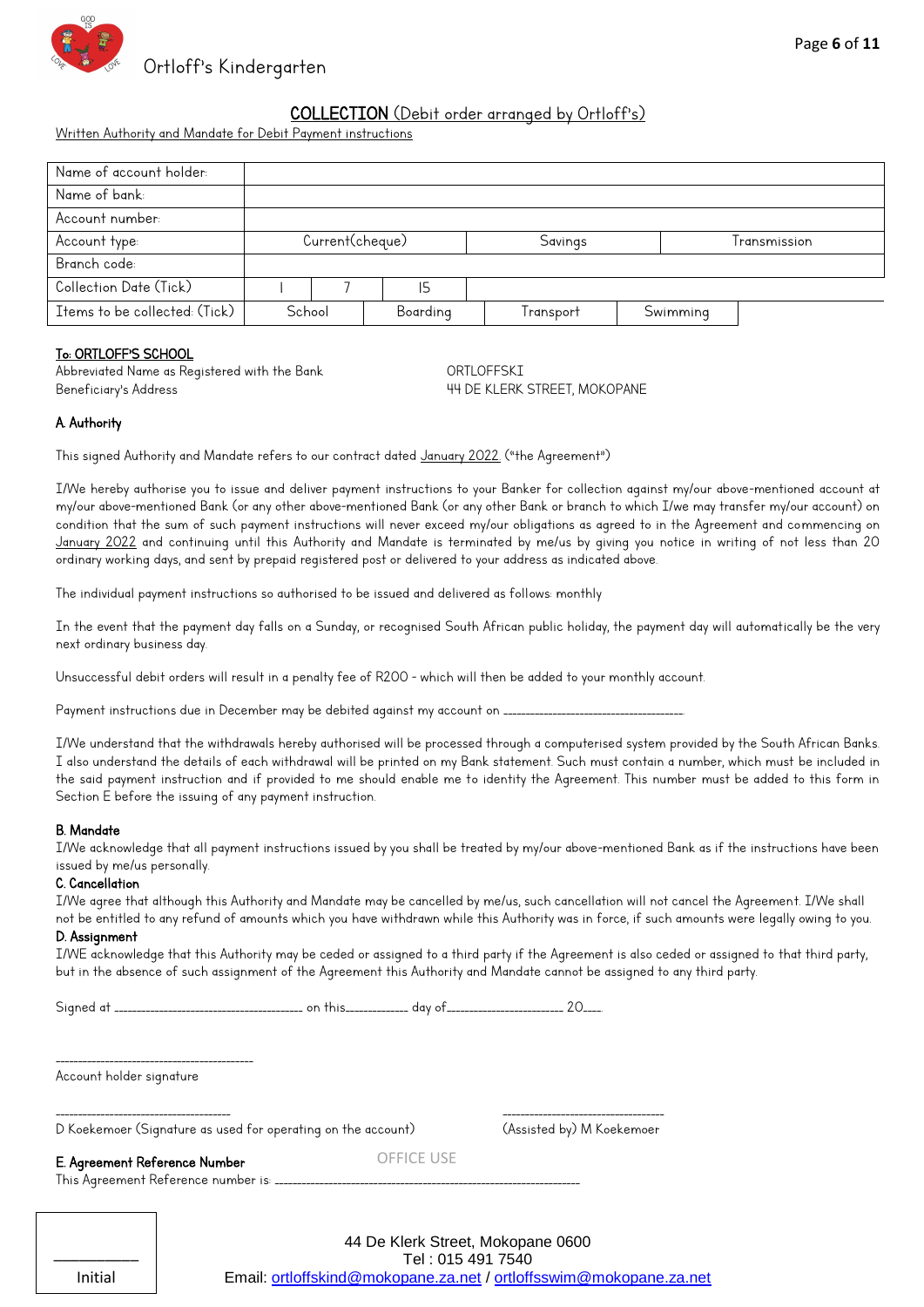

#### Ortloff's Kindergarten

#### TERMS AND CONDITIONS OF ENROLMENT AND ADMISSION

#### 1. General

In order to provide the best possible childcare, we prefer to work in partnership with parents. To comply with legislation and to provide efficient levels of care, it is necessary to impose certain operating parameters. We have endeavoured to keep following to the absolute minimum and to ensure they are fair to both parent and provider. We must receive a signed and fully completed application form before a place can be considered. Full and part time sessions must fit into the session times detailed on the application form; however, we will attempt to meet the individual needs where necessary.

Please note: It is your responsibility as parent/quardian to re-register your child every year. Without re-registering we will assume that your child will not be returning to Ortloff's.

All foreign student documents must be re-attached with every application.

#### 2. Finances

Unless otherwise agreed between the parties in writing all amounts payable by the Customer to the Company shall be paid within 30 (thirty) days of date of the Company's statement demanding payment. This payment needs to occur on or before the 15th day of each month. Amounts payable to the Company in terms of this Tax Invoice and or Quotation shall be paid without deduction or set-off by way of electronic transfer to the bank account of the Company, unless agreed otherwise in writing. Please use the child's name and surname as reference when making payment. Contact the office for the school's banking details.

#### The following Conditions will apply:

- 2.1 Unless otherwise agreed, payment of the Price must be made in full on or before the 15th day of each month.
- 2.2 Credit terms may be revoked or amended at the sole discretion of Ortloff's School.
- 2.3 Any other payment terms must be agreed in writing and signed by Ortloff's School.

2.4 If the Customer defaults in payment by the due date of any amount payable to Ortloff's School, then all money which would become payable by the Customer to Ortloff's School at a later date on any account, becomes immediately due and payable without the requirement of any notice to the Customer, and Ortloff's School may, without prejudice to any other remedy available to it:

- 2.5 charge interest on the outstanding amount at a rate of the lower of
	- (i) 2% per month or
	- (ii) (ii) the highest percentage allowed by law.

Should the client fail to make full payment we shall institute legal action for the recovery of the full outstanding amount.

In the event of the Company instructing its attorney to recover monies from the Customer, the Customer shall be liable for and shall pay all legal costs incurred by the Company on an attorney-client scale, inclusive of collection commission.

The client consents that the Magistrate's Court has jurisdiction irrespective of the amount claimed. If I/we should fail to object to any gmount appearing on Ortloff's School statement of account within 7 (Seven) days of the date of dispatch of the statement, the account shall be deemed to be in order and I/we shall be deemed to have received delivery of the statement.

#### 3. Documents required upon enrolment

- \* Copy of child's birth certificate
- \* Copy of child's clinic card
- \* Copy of mother's I.D. document
- \* Copy of Father's I.D. document
- \* Copy of Permit (Foreign students only)
- \* Proof of residence
- \* Copy of most recent report card
- \* Transfer letter from previous school

#### 4. School Hours

As their will be no supervision at the day care centre's premises between 17h30 (in the evening) to 06h30(in the morning); during weekends or during public holidays neither Ortloff's School nor its staff may be held liable with regard to any injuries to a child if wandering of to/at the premises or with regard to loss of any property including jewellery; toys, etc. left at the premises during such times. Our school hours for the Kindergarten are 06h30 - 17h30.

#### 5. Late Collection

Agreed arrival and collection times must be strictly adhered to. However, we understand that weather and traffic can occasionally delay parents. Therefore, if you believe you may be more than 15 minutes late, please inform the School immediately. Unless caused by extenuating circumstances, a fine of R150 will be charged and payable to the teacher on duty.

#### 6. Communication / WhatsApp groups

Parents will be added to a class WhatsApp group. The purpose of this group will be for communication from the class teacher regarding any school work, newsletters, important notices, or any other announcements. The administrator of the group will be required to obtain your consent for being part of the WhatsApp group. As such, you are herewith notified that you are entitled to refuse such consent and you may exercise such a right by leaving the group. Should you elect to remain in the group, it will be accepted that you have consented to be part of the group and to your personal information (your cell phone number and name) being noticeable to any person in the group. The administrators of the group will only use your information in regards to communicating information relevant to the group and will not

\_\_\_\_\_\_\_\_\_\_ Initial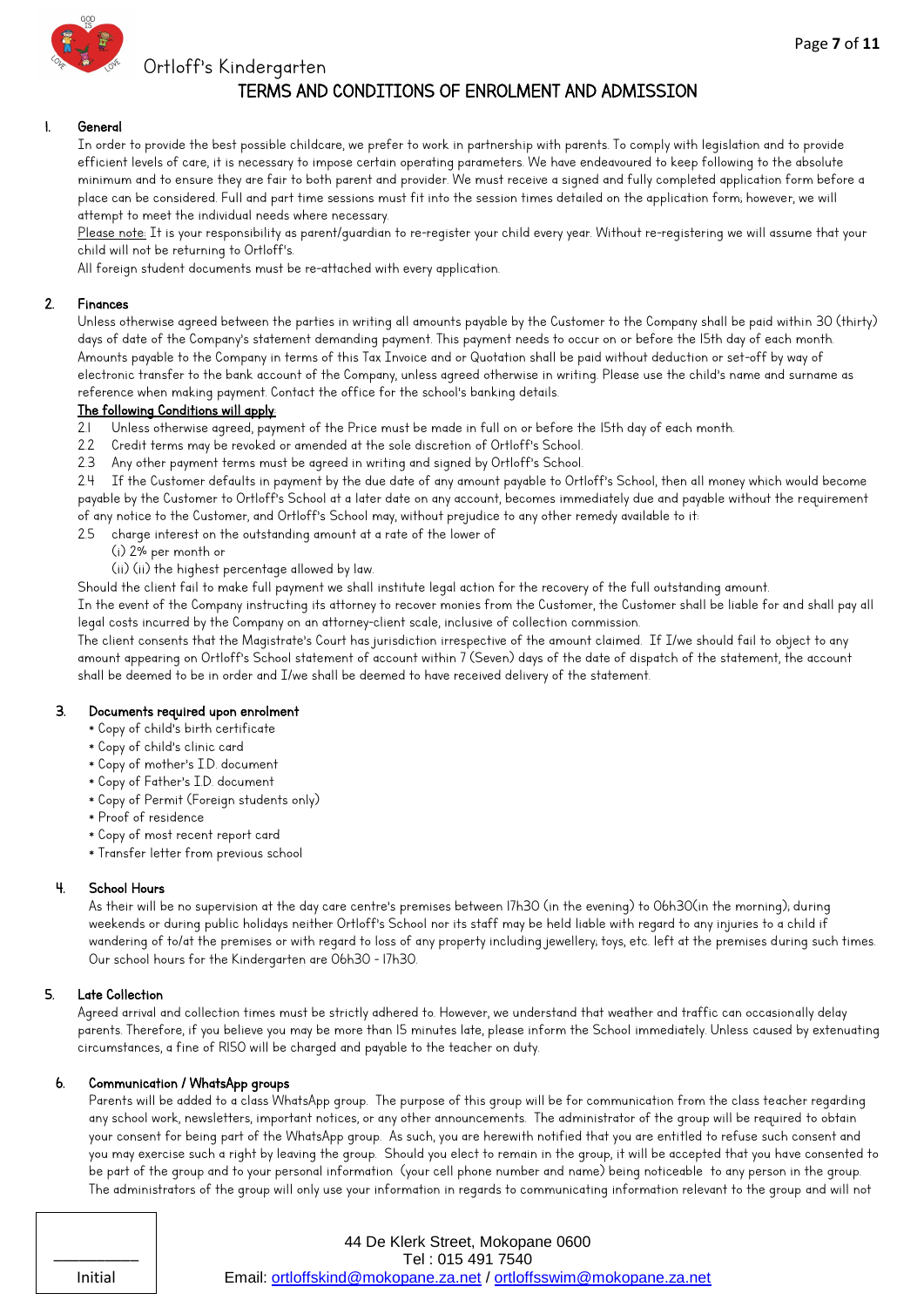

use it for any other purposes.

#### 7. Absence

To retain a place, full fees are payable during absence due to holidays or sickness. Should a child have to be sent home due to sickness or other reasons beyond the control of the School, the full fee still applies.

#### 8. Collection by others

If another person is to collect the child, please always inform us, preferably when you bring your child to the School. If for reasons beyond your control you can<sup>4</sup>t collect your child, we will need identification of the person collecting your child as our staff have instructions not to release children, other than to the usual parent(s) without authority and identification. If you have any problem with collection, call us as early as possible, and we will endeavour to assist. Under no circumstances will the child be allowed to leave the School with anyone unknown to the staff unless the parent has previously arranged this. If the parent has made alternative arrangements by telephone, the School will require a name, address and telephone number of the person permitted to collect the child, and proof of identity will be required upon arrival at the School. A list of responsible adults who are authorised to collect the child should be given to the Principal.

#### 9. Accidents and Illness

We reserve the right to administer basic first aid treatment when necessary. Parents will be informed of all incidents and will be required to sign an accident form. For accidents of more serious nature involving hospital treatment, all attempts will be made by the School to contact the parents but failing this, we are hereby authorised to act on behalf of parents and authorise necessary treatment. We will administer prescribed medicines if parents complete a 'Medicine Consent' form, however, the first dose of medicine must be given at home and the parents must take all medicine home after each day. We may require the parent to withdraw the child from the School, if in the event that they require special medical care or attention which is not available or refused by parents or it is considered that the child is not well enough to attend the School. We may also ask the parents to withdraw their child from the School if we have reasonable cause to believe that they may be suffering from, or has suffered from any contagious disease/infection and there remains a danger that other children at the School may contract such a disease/infection. We accept no responsibility for children contracting contagious diseases/infections, thus parents are requested to inform the School if their child is suffering from illness, sickness or allergies before attending the School. We have a realistic attitude to the needs of working parents, but we reserve the right to contact parents if their child becomes ill during School hours. All reasonable precautions will be taken by Ortloff's School for the safety and well-being of learners. All payments of medical and hospital bills, in case of emergency, remains the sole responsibility of the parent/ caregiver.

#### 10. Parent's obligation to inform

Parents are requested to inform the School of any food, medicine, activity, or any other circumstances that may cause the child to have an allergic reaction/allergy. Parents must provide details, in writing, of the severity of the reaction and must continue to inform the School of any changes to the condition, in writing, when they become aware.

#### 11. Personal belongings

We suggest that all toys, books, and other equipment are left at home. We cannot be held responsible for the loss or damage to children's property. Every reasonable effort will be made by the School staff to ensure the children's belongings are not lost or damaged. Practical 'inexpensive' clothing is strongly recommended for children attending our School. It is the responsibility of parents to name and clearly label all items of clothing and to ensure that his /her child has collected all his/her belongings from the School when collected.

#### 12. Lost Property

Ortloff's School does not accept responsibility for the loss or damage of clothing or any other items (earing etc.) brought to the day care by the parent or his/her child, unless the loss or damage of the clothing or other items were within the business reasonable control.

#### 13. Provision of Foodstuff

We endeavour to ensure that the highest standards are adhered to in the preparation and cooking of our foods for children's consumption. This includes strictly ensuring that our staff who prepare our food are always tidy and clean, which includes washing their hands with a hand sanitizer every few instances. We can unfortunately not cater for children with special dietary needs. To provide your child with safe food, please take note that the kitchen may use a product that contains the following ingredients:

Nuts, Eggs, Soya , Wheat , Peanuts , Shellfish, Fish, Tree nuts

If your child is allergic to one of these or any other ingredients, please notify the Teacher. The Parent/responsible person accepts that the business cannot be held liable for any harm, of whatsoever nature that he/she may suffer as a result of his/her failure to furnish the business with the aforementioned information.

We are open to receive any legitimate/honest complaints from parents, subject to the following:

 The parent shall be provided with a menu with regard to every meal provided to children at least one week before the time. This is to ascertain whether the foodstuffs may contain any ingredients that the child is allergic to. The Parent accepts that the business cannot be held liable for any harm that the child may have incurred due to failure to supply the business with adequate information in this regard.

\_\_\_\_\_\_\_\_\_\_ Initial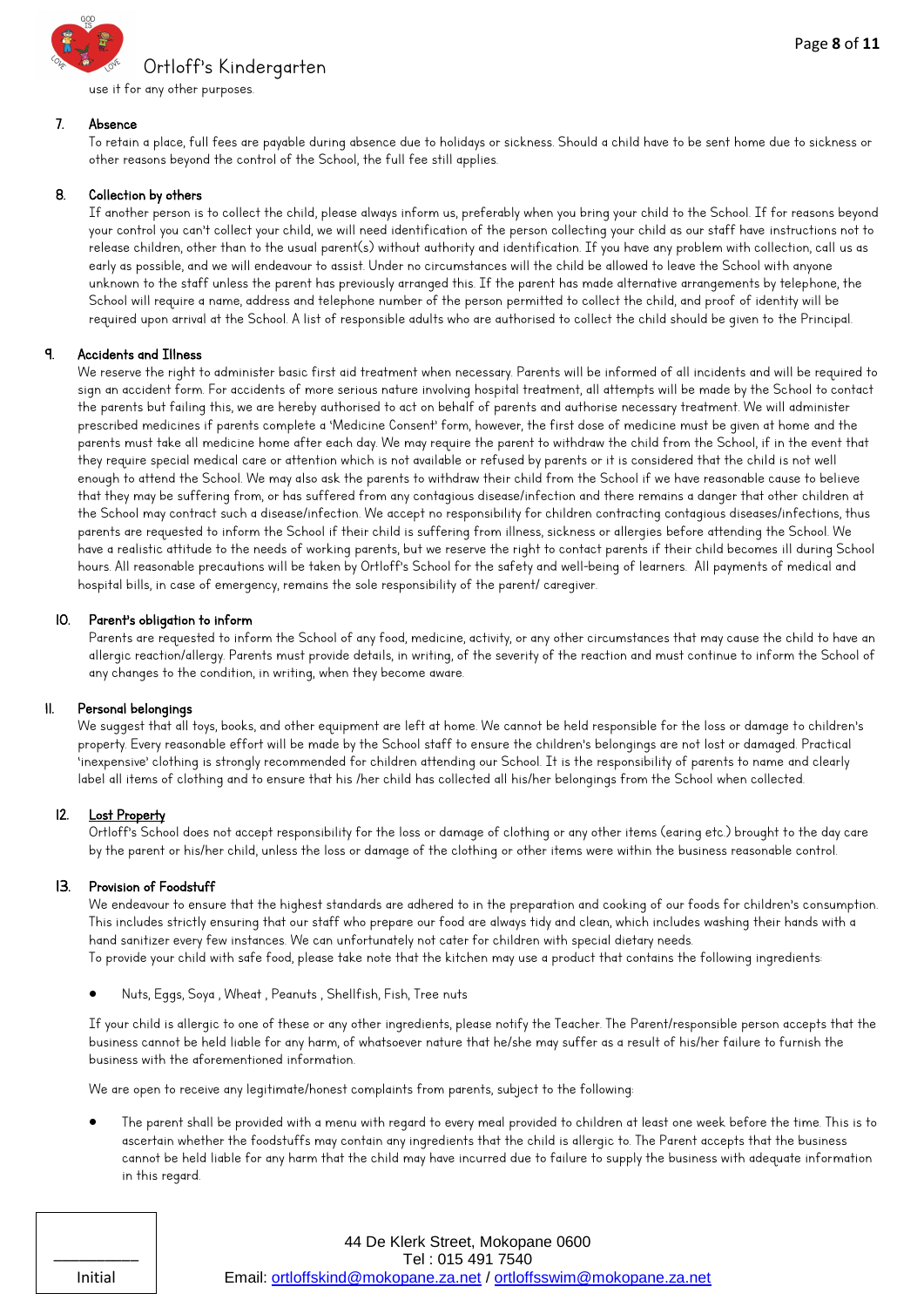

#### Ortloff's Kindergarten

 The Parent shall immediately submit to the business a reminder of any product that is found to be harmful or defective in any way. This should be done within 24 hours of discovering the defect or harm, whichever might be the case. This should include any medical reports of the incident if applicable.

#### 14. Behaviour management

We may require the parents to withdraw or remove the child from the School in the event that the Principal considers the child to be disruptive or displaying inappropriate behaviour. We will not tolerate Teachers or School staff being spoken to in an abusive or threatening manner by parents, carers or children. Such behaviour may result in the termination of a place/registration.

#### 15. Termination and Cancellation

At least one month's written notice (20 business days) is required to terminate/cancel registration and this agreement or payment or payment of one month's School fees in lieu. Parents will remain liable for the fees throughout the notice period. If a parent withdraws their child during this notice period, the fees shall remain payable. If registration is cancelled prematurely, Ortloff's School reserves the right to retain the amount due for the notice period from the deposit. We reserve the right to terminate a place/registration with immediate effect if any fees are not paid by the due date, or if a parent, carer or child displays abusive, threatening or otherwise inappropriate behaviour. In gll other circumstances we will give you one month's notice, in writing, should we wish to terminate a place/registration for any reason. If the parent for any reason postpones the due date, we reserve the right to change from the original start date stated on the application form.

#### 16. Transportation

I herewith give consent for Ortloff's Preparatory school to transport my child during paid and arranged field trips / sports trips or any other event arranged by Ortloff's Preparatory School.

I hereby waiver any claim which I may have against Ortloff's School (Pty) Ltd and any transportation company and their drivers in association for any damage sustained by any person which may arise in connection with the tuition by the said. Whether such damages arises as a result of theft, loss of life, bodily injury, or any other cause whatsoever. This waiver is unconditional and is given both in my personal capacity and my capacity as a father/mother and of natural or legal guardian of any minor concerned. I irrevocably unconditionally indemnify Ortloff's School (Pty) Ltd and any transportation company, their owners, personnel and/or responsibility arising from a possible death and or injury sustained by my child during this school trip. I confirm I am fully aware of and entrusted with the general arrangements in respect of transport during this trip. I grant my irrevocable and unconditional permission to Ortloff's School (Pty) Ltd, their owner, personnel and any other person involved to seek medical treatment / care for my child if necessary.

#### 17. Agreement

These Terms and Conditions represent the entire agreement and understanding between the parents and the School. Any other understandings, agreements, warranties, conditions, terms, or representations, whether verbal or written, expressed or implied are excluded to the fullest extent, permitted by law. We reserve the right to update/amend these Terms and Conditions

#### **Indemnity**

I, \_\_\_\_\_\_\_\_\_\_\_\_\_\_\_\_\_\_\_\_\_\_\_\_\_\_\_\_\_\_\_\_\_\_\_\_\_\_\_\_\_\_\_\_\_\_\_\_\_\_\_ parents/responsible person of \_\_\_\_\_\_\_\_\_\_\_\_\_\_\_\_\_\_\_\_\_\_\_\_\_\_\_\_\_\_\_\_\_\_\_\_\_\_\_\_\_\_\_\_\_\_\_ hereby indemnify management and staff of all liability or injury that may occur on the grounds and will not hold them accountable for any medical costs, unless the occurrence of such liability or injury were within the business reasonable control.

I, the undersigned \_\_\_\_\_\_\_\_\_\_\_\_\_\_\_\_\_\_\_\_\_\_\_\_\_\_\_\_\_\_\_\_\_\_\_\_\_\_\_\_\_\_ as parent/responsible person of \_\_\_\_\_\_\_\_\_\_\_\_\_\_\_\_\_\_\_\_\_\_\_\_\_\_\_\_\_\_\_\_\_\_\_\_\_\_\_\_\_\_\_ hereby undertakes to indemnify and keep indemnified Ortloff's School, its owner, staff and consultants against all loss, damages actions, claims, costs, expenses or injuries the child may sustain or incur as a result of activities and travelling during the period they attend Ortloff's School and all loss, damages, actions, claims, costs, expenses or injuries the owner/caregiver/child may sustain or incur as a result of any action from the consultants; staff or owners of Ortloff's School, unless the circumstances that lead to such losses, damages, actions, claims, costs, expenses or injuries the child/parent/caregiver have sustained or incurred has regard to any situation within the consultants, owners or staff of Ortloff's School reasonable control.

Signed at \_\_\_\_\_\_\_\_\_\_\_\_\_\_\_\_\_\_\_\_\_\_\_\_\_\_\_\_\_\_\_\_\_\_\_\_\_\_\_\_\_\_\_\_ on this \_\_\_\_\_\_\_\_\_\_\_\_\_\_\_\_ day of \_\_\_\_\_\_\_\_\_\_\_\_\_\_\_\_\_\_\_\_\_\_\_\_\_\_\_\_\_\_\_\_\_\_\_\_\_\_\_\_\_ 202\_\_\_\_\_\_\_\_..

As witnesses:

| Parent/Responsible person |  |  |
|---------------------------|--|--|

2. \_\_\_\_\_\_\_\_\_\_\_\_\_\_\_\_\_\_\_\_\_\_\_ \_\_\_\_\_\_\_\_\_\_\_\_\_\_\_\_\_\_\_\_\_\_\_ On behalf of school

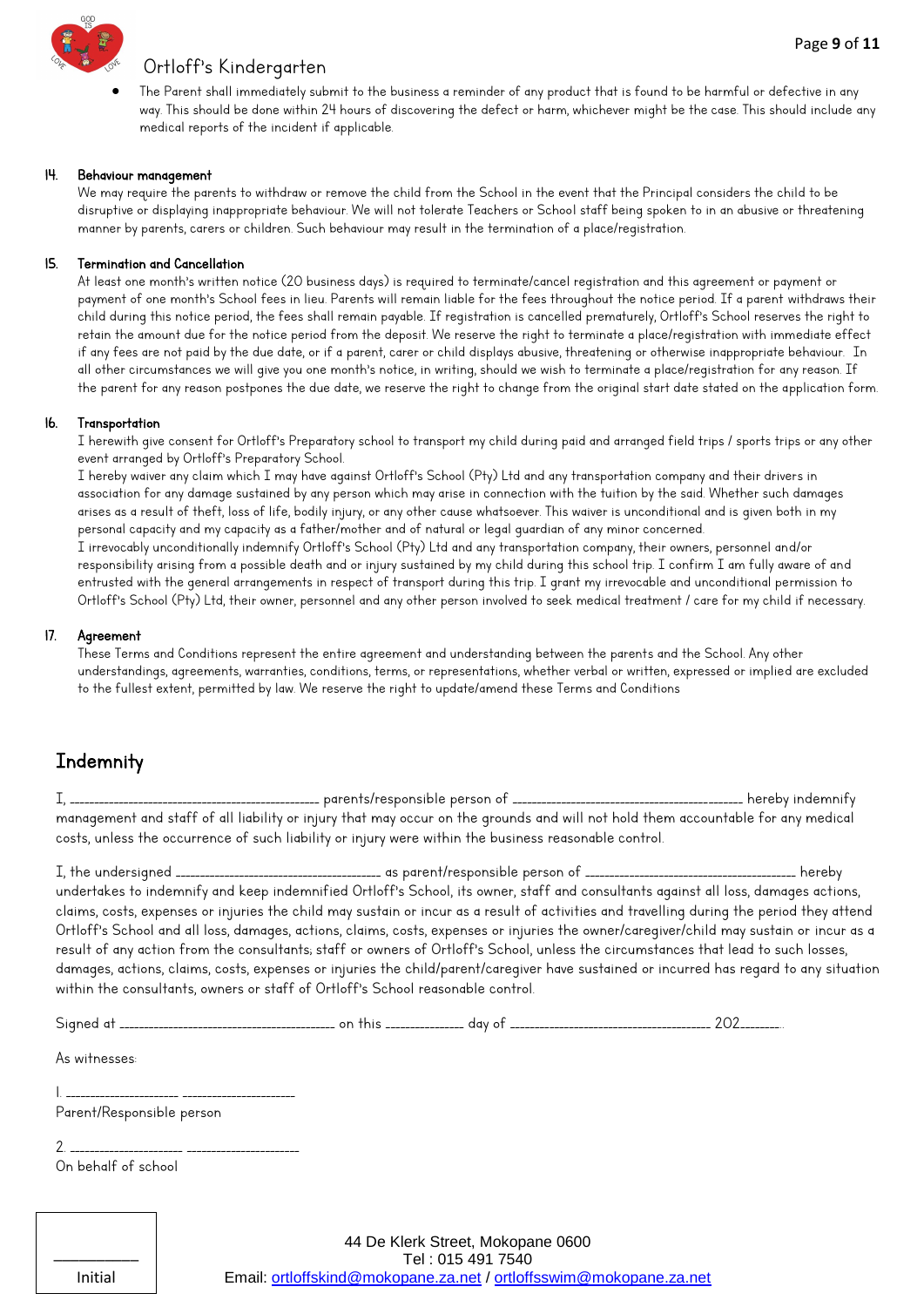

#### PARENTAL CONSENT FORM FOR USE OF IMAGES OF CHILDREN

Ortloff's School recognises the need to ensure the welfare and safety of all young people taking part in any activity associated with our organisation.

I/ye, ………………………………………………………………………………………………….. vie rgtepv(u)/hwgtjkgp(u) qf: (ciknj"u fwnn pgoe)…………………………………………………………….…………………………………………

hereby give Ortloff's School permission to use any still and/or moving image being video footage, photographs and/or frames and/or audio footage depicting my/our children named above, taken by any employee of Ortloff's School on behalf of Ortloff's School for any of the following uses:

• Advertisements, marketing, leaflets, or any other use such as for training, educational or publicity purposes.

• On the Ortloff's School Facebook page or any other social media platform for example WhatsApp group.

 $\cdot$  On the school premises (against walls etc.).

The above consent will apply throughout the world and be for an indefinite period of time. Should you be unsatisfied with a specific image please inform the class teacher within 5 days, so that we can remove the image.

|                                                             | <sub>-</sub> (month) 20 <sub>-------</sub> |
|-------------------------------------------------------------|--------------------------------------------|
| Parent / Guardian: ________________________________ Date: _ |                                            |
| Parent / Guardian: ________________________________ Date: , |                                            |

#### PERMISSION LETTER FOR PUBLICATION OF PHOTOGRAPHS ON WEBSITES

Dear parent or caregiver

Ortloff's School is writing to request your permission for photographs of your child to be taken during School activities. If photographs are taken, this would be for the purpose of educating youth, promoting the school group. The group is also seeking your permission to publish photographs and/or samples of your child's work.

If you give your permission, the group may publish photographs of your child and/or samples of work done by your child in a variety of ways. The publications could include, but are not limited to, group newsletters (online and in hard copy), the group's website including, and local newspapers. If published, third parties would be able to view the photographs.

#### If you sign the consent form it means that you agree to the following:

1. The group is able to publish photographs of your child and samples of your child's work as many times as it requires in the ways mentioned above.

2. Your child's photograph may be reproduced either in colour or in black and white.

3. The group will not use your child's photograph or samples of your child's work for any purpose other than for the education of youth, or for the general promotion of scouting and the group.

Any photographs taken by the group will be kept for no longer than is necessary for the above-mentioned purposes and will be stored and disposed of securely. Whilst every effort will be made to protect the identity of your child, Ortloff's School cannot quarantee that your child will not be able to be identified from the photograph or work.

If you agree to permit the group to take photographs of your child, and to publish photographs of your child, or samples of your child's work, in the manner detailed above, please complete the consent form and return it to the group.

This consent, if signed, will remain effective until such time as you advise the group otherwise.

#### Consent Form for Publication of Child's Work or Photographs

I agree, subject to the conditions set out above, to the taking of photographs of my child during scout activities, to be used by the group in educating youth and promoting the group and scouting. I also agree to the publication of photographs or samples of work of my child. I will notify the group if I decide to withdraw this consent.

Signature of parent/caregiver: \_\_\_\_

| Date:<br>_______________ |  |
|--------------------------|--|

| Initial |  |
|---------|--|

44 De Klerk Street, Mokopane 0600 Tel : 015 491 7540 Email: ortloffskind@mokopane.za.net / ortloffsswim@mokopane.za.net